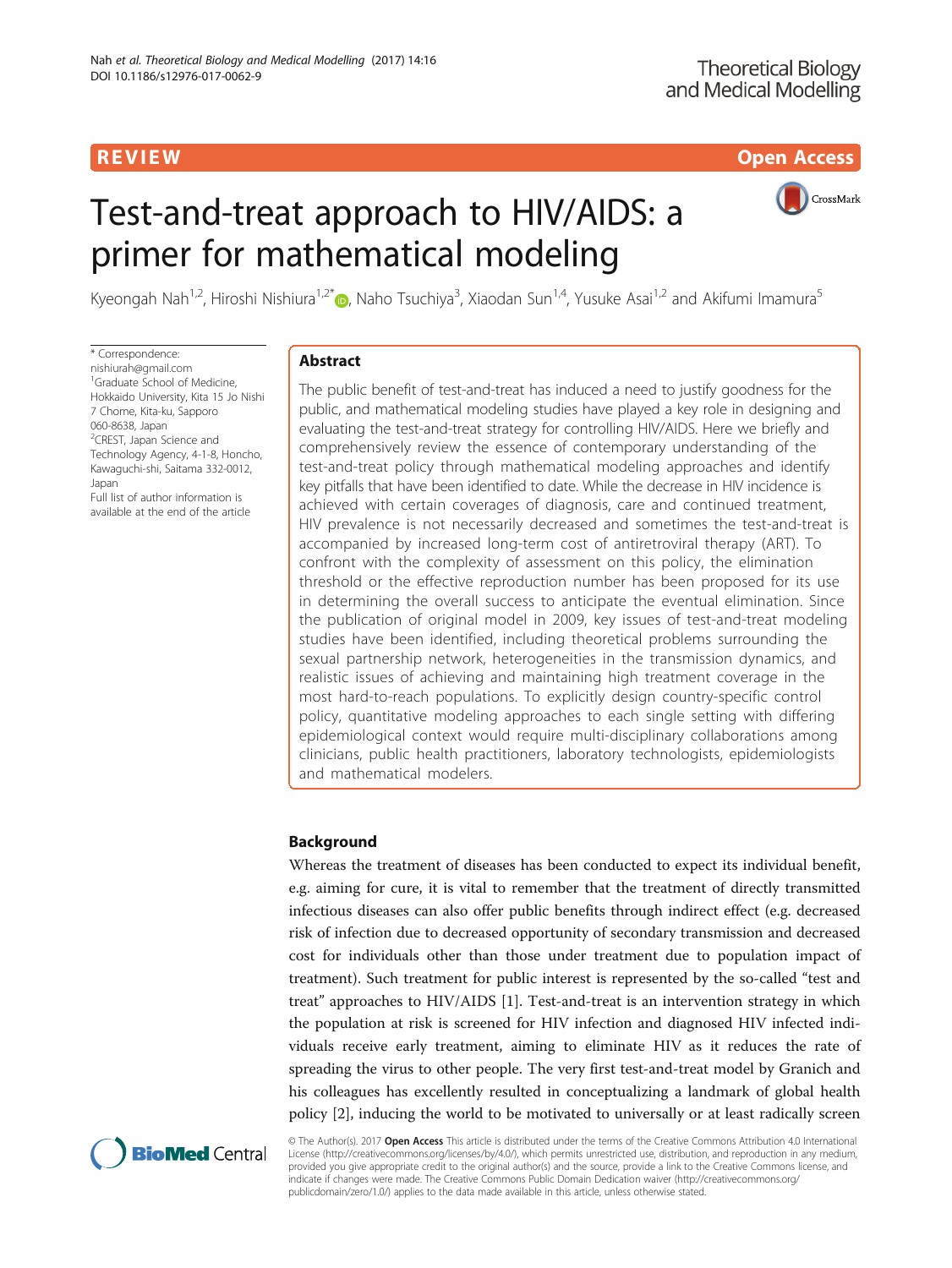<span id="page-1-0"></span>HIV infected individuals in the population and promote their early treatment, not only for their own suppression from progression of HIV infection but also for the public benefit.

Nevertheless, the public benefit has also induced a need to justify goodness for the public, because nowadays "treatment as prevention" is no longer an individual interest but something to be ensured by the public or governmental organizations for its preventive performance [\[1](#page-9-0)]. The very first model of test-and-treat [\[2](#page-9-0)] has been repeatedly criticized for its practical utility, controversies and oversimplified model structure, and a number of alternative mathematical approaches have been proposed to assessing the population impact of test-and-treat strategy in both quantitative and qualitative manners. As it is valuable to overview mathematical approaches to test-and-treat strategy of HIV/AIDS for both general and expert readers, the present review article aims to briefly share the essence of contemporary understanding of the mathematical modelling of test and treat approaches as a primer.

## What is test-and-treat?

In the simplest manner, the test-and-treat strategy is mathematically captured by a four-compartmental model system (Fig. 1). While HIV infected individuals are at risk of developing AIDS in a matter of 10 years since infection, diagnosis of HIV in advance of AIDS could bring infected individuals under antiretroviral therapy (ART). Effective ART in preventing infected individuals from their pathophysiological progression to AIDS has been established to date and continuously improved over time [\[3](#page-9-0)]. In theoretical sense, ART at the population level is considered to offer three different types of impact, i.e., (i) reduced opportunity of secondary transmission  $[4, 5]$  $[4, 5]$  $[4, 5]$  $[4, 5]$ , (ii) reduced infectiousness per contact [[6](#page-9-0), [7](#page-9-0)], and (iii) individual impact including extended life expectancy [\[8](#page-9-0)] that reflects reduced risks of AIDS and AIDS death [[3, 9](#page-9-0)]. Considering these benefits, Granich et al. [\[2\]](#page-9-0) have shown that substantial herd immunity (or to be more precise "indirect population effect" of mass treatment; hereafter we use "herd immunity" for simplicity) could be attained by a combination of universal testing and expanded ART among all infected individuals. Assuming that a high adherence level is maintained for decades, it is anticipated that this policy helps to curb the HIV epidemic.

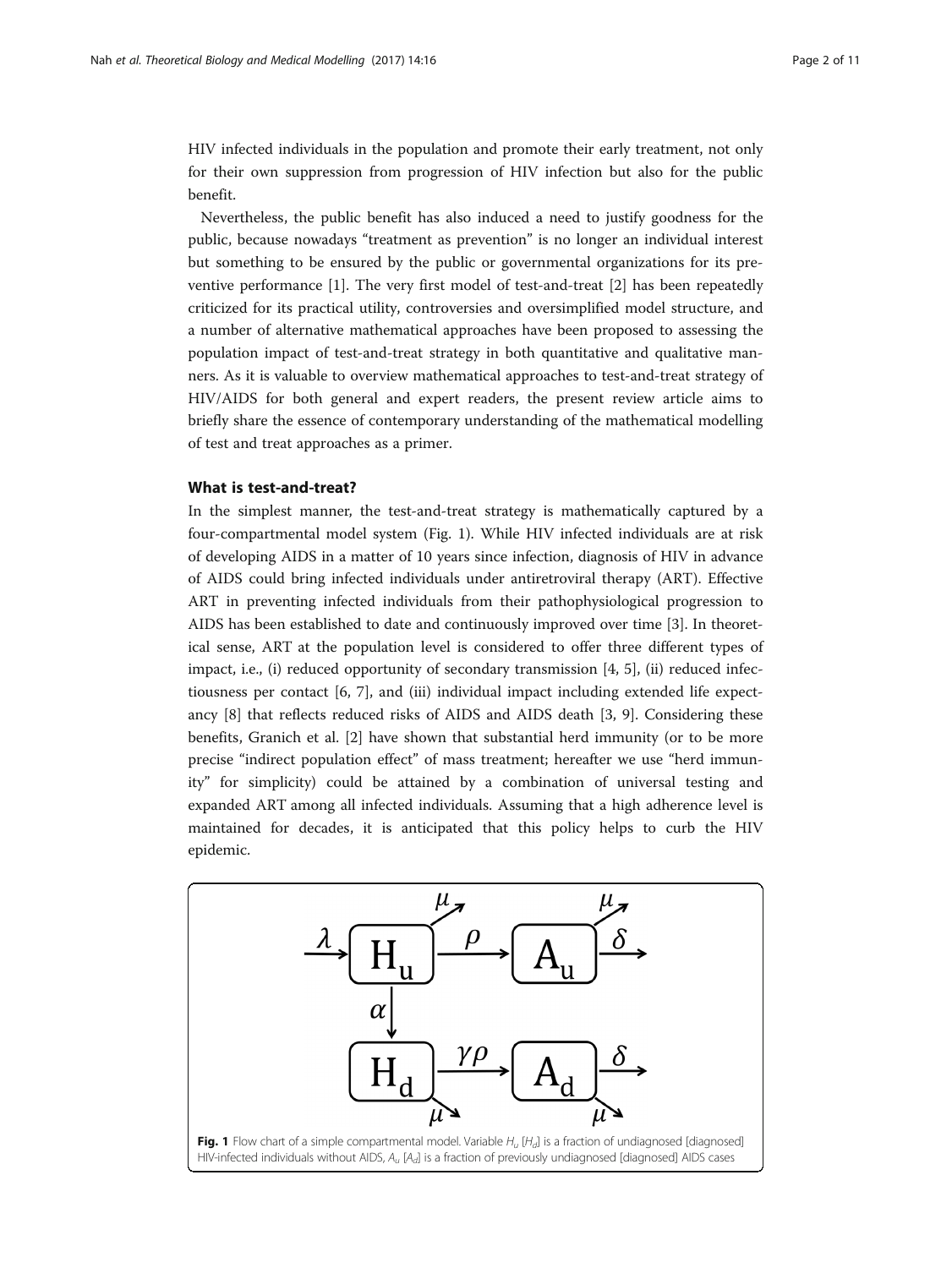To attain such obvious indirect effect as induced by individual treatment series by HIV screening and treatment at a population level, it is essential to ensure that three key tasks are achieved, i.e., (i) finding HIV infected individuals, (ii) maintaining HIV care (i.e. retention to prevent drop-out) and monitoring CD4-positive T cell count and (iii) ensuring adherence and successful ART to suppress viral load. The Joint United Nations Programme on HIV/AIDS (UNAIDS) has introduced the concept of an HIV treatment cascade to identify and fill gaps in the continuum of services for testing, care and effective treatment. Following the 21st International AIDS Conference in Durban, South Africa, the UNAIDS report has led to a global slogan of "90–90-90" by 2020 that aims to achieve targets, which are that 90% of people living with HIV know their HIV infection, 90% of people who know their HIV infection are accessing treatment and 90% of people on treatment has enjoyed suppressed viral loads [[10](#page-9-0)]. By the year 2030, UNAIDS is even aiming to achieve 95–95-95 at a global level. From a variety of countries, care cascade of the HIV/AIDS has been estimated and evaluated (e.g. Fig. 2 [\[11](#page-9-0)]), assisting respective country to point out the ongoing weakness of interventions. For instance, the case study of the United States in 2011 [\[11\]](#page-9-0) indicates that the diagnostic coverage is close to reach 90%, while more than half of diagnosed individuals are not continuously engaged in care, and thus, their viral level is not brought under control by ART (Fig. 2). The critical point of the USA cascade in 2011 would thus be a need to ensure continued provision of care (i.e. improved retention) for diagnosed HIV infected individuals.

To date, a part of published empirical evidence indicated that widespread ART has led to reductions in nearly all epidemiological aspects of HIV/AIDS. For instance, expanded ART in Canada has been shown to be associated with decreased morbidity, mortality and HIV transmission, demonstrating that the combination of HIV testing and ART programs in Canada has had a promising and profound population impact [[12\]](#page-9-0). On the other hand, while the reduced infectiousness has been shown to decrease HIV incidence, the ART certainly increases the life expectancy of people living with HIV/AIDS (PLWHA) and can sometimes increase the prevalence of HIV over time [[13\]](#page-9-0). A more recent study has indicated that even the reduction in HIV incidence is not necessarily promised by test-and-treat program, especially if a part of 90–90-90

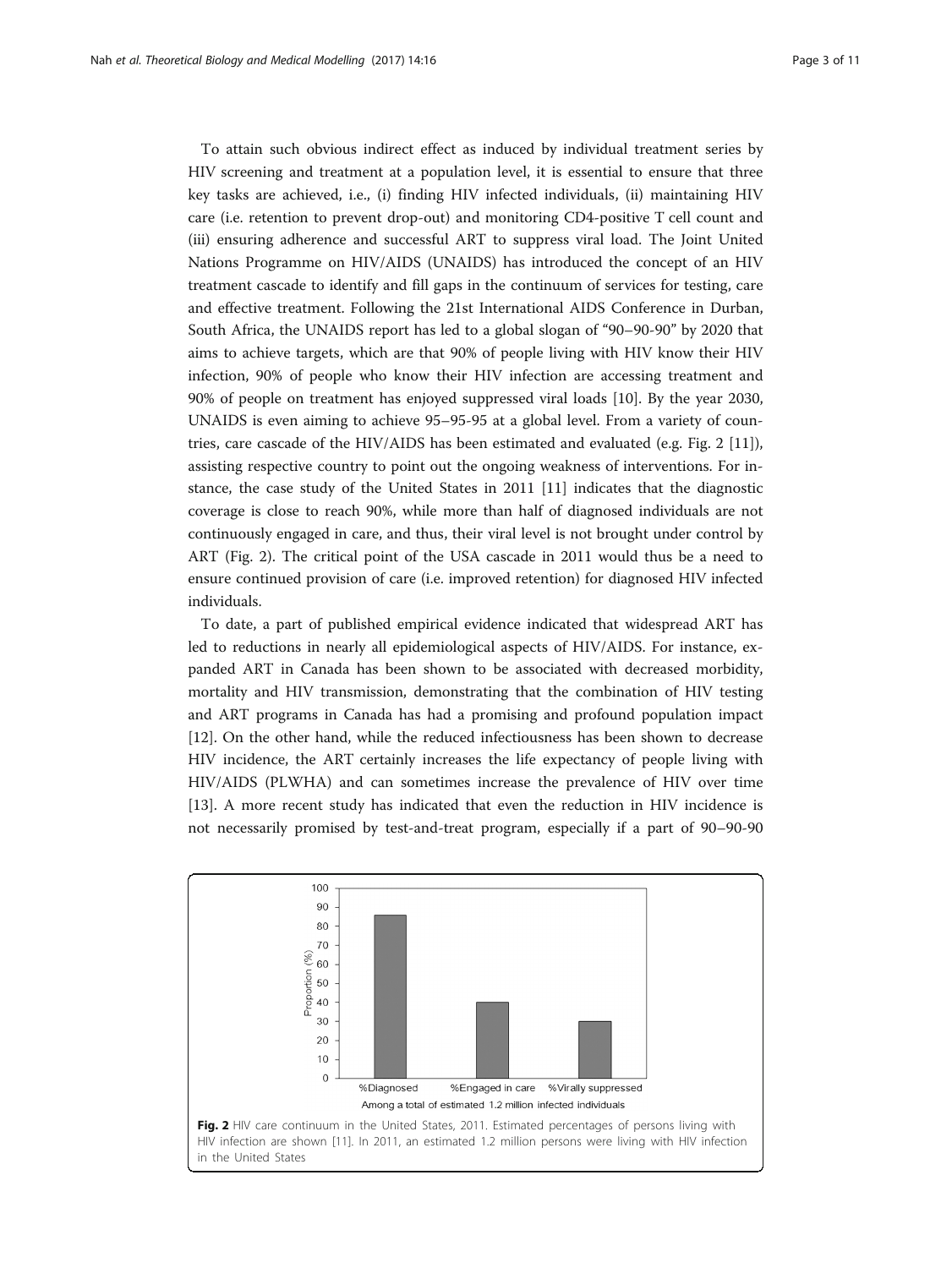goal is not satisfied [\[14](#page-9-0)]. The importance of comprehensively understanding the pros and cons of test-and-treat strategy is increasingly recognized. Here we introduce a simple mathematical model, based on Fig. [1,](#page-1-0) to understand such controversy in the next section.

## Transmission dynamics of HIV under test-and-treat

Here we consider a simple mathematical model to understand how test-and-treat influences the population dynamics of HIV/AIDS in a rudimentary fashion. First, we divide the population into susceptible individuals, infected individuals without AIDS  $(H)$  and those who have been diagnosed as AIDS  $(A)$ . Population H and A are further divided into undiagnosed ( $H_u$  and  $A_u$ ) and diagnosed ( $H_d$  and  $A_d$ ) groups. Four compartments of HIV infected individuals have been schematically illustrated in Fig. [1.](#page-1-0) At least in this model, we assume that all diagnosed individuals are brought to be under ART.

Susceptible individuals experience infection with a rate  $\lambda(t)$  which is a function of infectious individuals  $H_{\mu}$ ,  $A_{\mu}$ ,  $H_d$  and  $A_d$ . We assume that ART reduces one's infectiousness on a whole from  $\beta$  to  $\epsilon\beta$  where parameter  $\epsilon$  takes a value between zero and one, and the value  $1 - \varepsilon$  represents the relative reduction in the transmissibility. Such reduction may not only be attributed to direct effectiveness of treatment (e.g. reduced viral load among infected individuals under treatment), but also caused by awareness of infection status and reduced frequency of risky sexual contact. Without treatment, infected individuals are assumed to develop AIDS with a progression rate  $\rho$ . HIV infected individuals under ART progresses to AIDS with a far smaller rate  $\gamma \rho$  where the value of 1 − γ would be between zero and one and  $\frac{1}{\gamma\rho} - \frac{1}{\rho}$  scales the average gain of the extended time without AIDS. In addition to the natural death rate,  $\mu$ , AIDS patients experience a higher mortality rate than HIV infected individuals, because of disease induced death rate δ. Parameter  $α$  represents the rate of diagnosis among HIV infected individuals, and  $1/\alpha$  gives the average waiting time for diagnosis.

The model is written as the system of ordinary differential equations.

$$
\frac{dH_u}{dt} = \lambda(t)(1 - H_u(t) - A_u(t) - H_d(t) - A_d(t)) - (\alpha + \rho + \mu)H_u(t),
$$
  
\n
$$
\frac{dA_u}{dt} = \rho H_u(t) - (\mu + \delta)A_u(t),
$$
  
\n
$$
\frac{dH_d}{dt} = \alpha H_u(t) - (\gamma \rho + \mu)H_d(t),
$$
  
\n
$$
\frac{dA_d}{dt} = \gamma \rho H_d(t) - (\mu + \delta)A_d(t),
$$

where the force of infection  $\lambda(t)$  is given by

$$
\lambda(t) = \beta H_u(t) + \varepsilon \beta H_d(t).
$$

It should be noted that the transmission rate  $\beta$  reflects not only the infectiousness per contact but also the rate of sexual contact per unit time. To understand the concept of test-and-treat in the simplest manner, the model presented here has ignored gender and details of sexual partnership. Since AIDS patients are aware of their own infection status, we do not account for the infectiousness of AIDS patients for simplicity.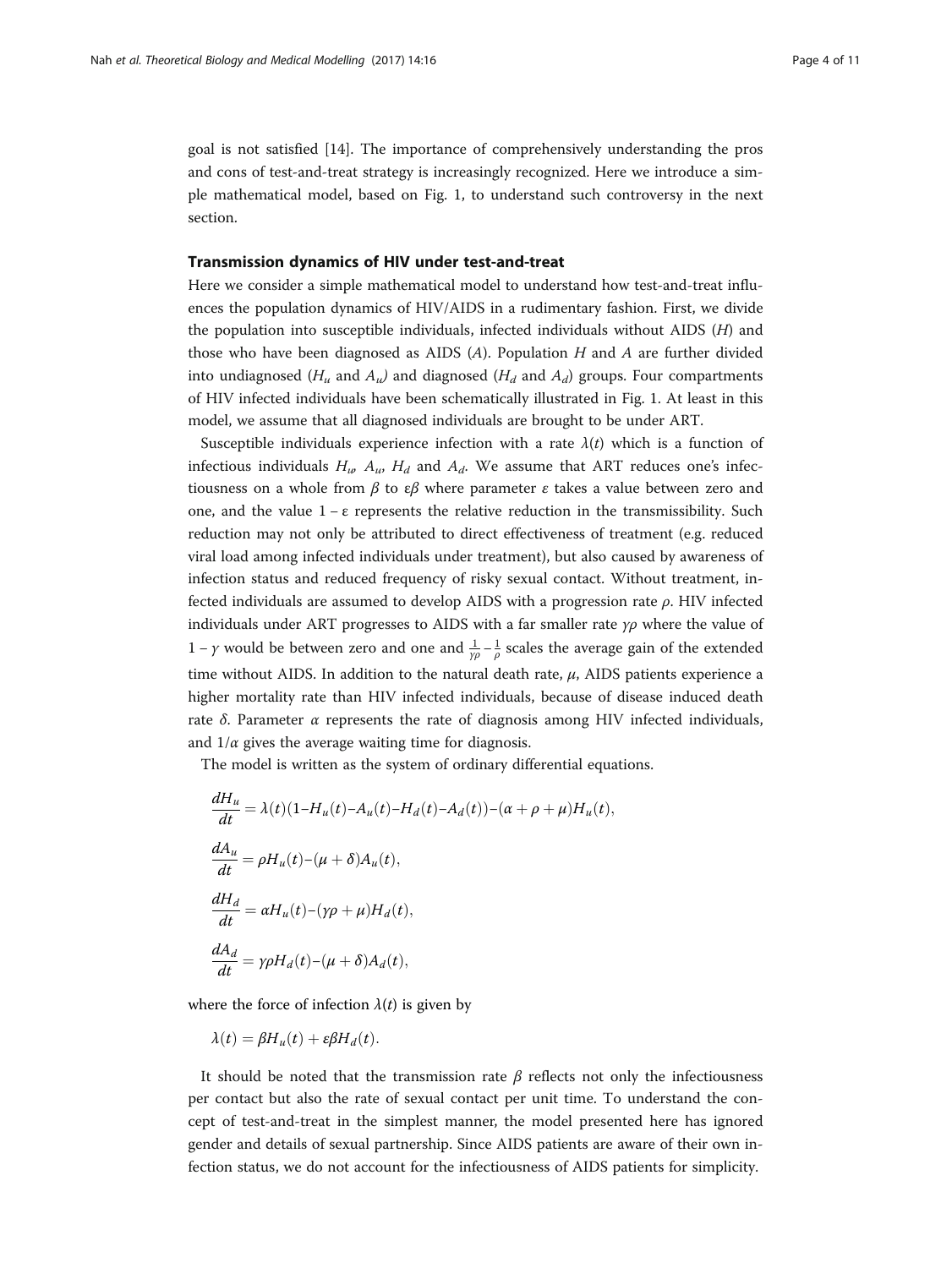In the absence of diagnosis and treatment, the basic reproduction number,  $R_0$ , the average number of secondary cases generated by a single primary case in a fully susceptible population, is given by linearizing the abovementioned system nearby the diseasefree equilibrium, and we get

$$
R_0=\frac{\beta}{\rho+\mu}.
$$

In the presence of diagnosis and treatment, the effective reproduction number,  $R_c$ , the average number of secondary cases generated by a single primary case under testand-treat policy is similarly derived as

$$
R_c = \frac{\beta}{\alpha + \rho + \mu} + \frac{\varepsilon \beta}{\gamma \rho + \mu} \frac{\alpha}{\alpha + \rho + \mu}.
$$

Assuming that  $\varepsilon$  is almost negligible (i.e. zero),  $R_c$  is simplified as

$$
R_c=\frac{\beta}{\alpha+\rho+\mu},
$$

indicating that the reproduction number is reduced by a factor of  $\alpha$  in the denominator as compared with  $R_0$ . Early removal from (undiagnosed) infectious state plays a core role in characterizing the population impact of test-and-treat strategy.

To assess the test-and-treat strategy, a number of important and different epidemiological metrics have been quantified, e.g. common indicators include (i) the effective reproduction number, (ii) the incidence and prevalence given as the solution of the above mentioned system and (iii) the cost-effectiveness ratio as informed by the model outcome.

Different screening approaches would lead to different population outcomes. Such differing patterns of screening could arise in many ways, e.g. different frequency of HIV testing in the population, the use of advanced molecular techniques to detect those in the window period, targeted testing of high risk groups and different HIV infection stage (e.g. time since infection) to start treatment. Granich et al. [[2\]](#page-9-0) compared the cost of the so-called "opt-in" and "opt-out" strategies of testing. Opt-in strategy assumes that every infected individual presents to health services and starts ART at CD4+ count 350 cell/mL. Opt-out strategy assumes yearly universal voluntary testing of all individuals in the population, which is followed by immediate ART upon diagnosis of HIV infection. The study has shown that the cost of opt-in strategy will continue to increase whereas the cost of opt-out strategy would eventually decrease with a success of controlling HIV/AIDS at the population level.

The suggested opt-out strategy is expected to eliminate HIV within 10 years and the reality on that point has been subject to extensive debate. Granich et al. [\[2](#page-9-0)] and Kretzschmar et al. [[15](#page-9-0)] mathematically derived the elimination threshold and studied the conditions of treatment which makes the elimination of HIV feasible, such as the frequency of testing, test coverage or an initiation time of the ART. Figure [3](#page-5-0) shows a simulation result of epidemic scenarios using the abovementioned equation system. Sensitivity of the effective reproduction number and PLWHA as a function of the rate of diagnosis  $\alpha$  is examined. Given that the rate of diagnosis is greater than a certain threshold to lead to  $R_c < 1$ , the test-and-treat is proven to successfully control the HIV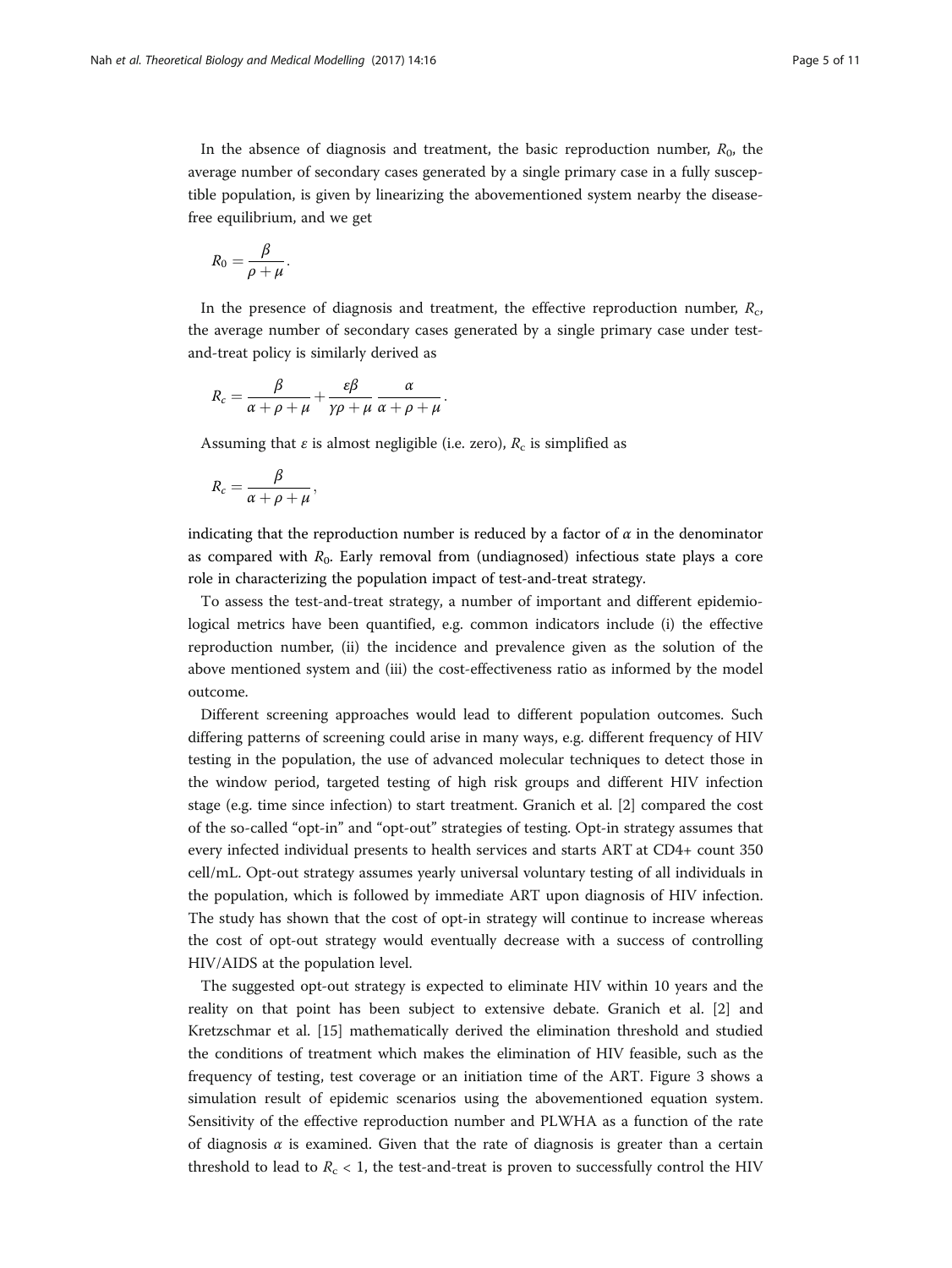<span id="page-5-0"></span>

epidemic. The successful control endorses the global slogan of 90–90-90 strategy, targeting high enough diagnosis and treatment coverage to ensure substantial public benefit of HIV/AIDS.

Important pitfalls of test-and-treat are mainly seen in its long-term effects. For instance, the prevalence of HIV infection is not necessarily promised to decrease. Shafer et al. [\[16\]](#page-9-0) estimated the population impact of ART in the future accounting for the change in the turnover rate of sexual partnership under ART. The model expected that ART will reduce the HIV incidence, while the HIV prevalence may be increased. Figure [4](#page-6-0) compares two simple scenarios, i.e., long term dynamics with and without test-and-treat policy, comparing HIV incidence and prevalence. The numerical solutions are intentionally shown for the time-scale of 200 years (which is unrealistic!) in order that readers can recognize that the test-and-treat approach needs a patience to maintain high treatment coverage not merely for decades but sometimes for a very challenging long time.

Meeting certain mathematical conditions (especially, with a large value of  $\alpha$  and very small  $\varepsilon$ ), both HIV incidence and prevalence would decrease with time. Nevertheless, HIV prevalence in the presence of test-and-treat could exceed that without any control if the relative transmissibility of infected individuals under treatment is not sufficiently small. With the increased HIV prevalence, it follows that testing every year and immediate treatment upon diagnosis is not necessarily the most cost-efficient strategy and could even increase the long-term ART cost [\[17](#page-9-0)]. Theoretically, such controversial increase can be avoided by reducing the transmissibility for those who are diagnosed, for example, by ensuring high effectiveness of treatment, or by reducing the frequency of risky sexual contact after awareness of the infection state. Increase in HIV prevalence also indicates that the impact of test-and-treat should not be assessed by only a single epidemiological indicator, and multiple aspects of HIV epidemiology have to be carefully investigated, especially using the effective reproduction number or the elimination threshold.

In relation to the population impact, the HIV infection stage at the start of treatment has attracted researchers' attentions [\[18\]](#page-9-0), because the population impact of ART would be maximized if infected individuals are diagnosed at the very early stage of infection. In addition, at a late infection-age of HIV, the frequency of sexual contact is smaller than those in earlier stages [\[19](#page-9-0)].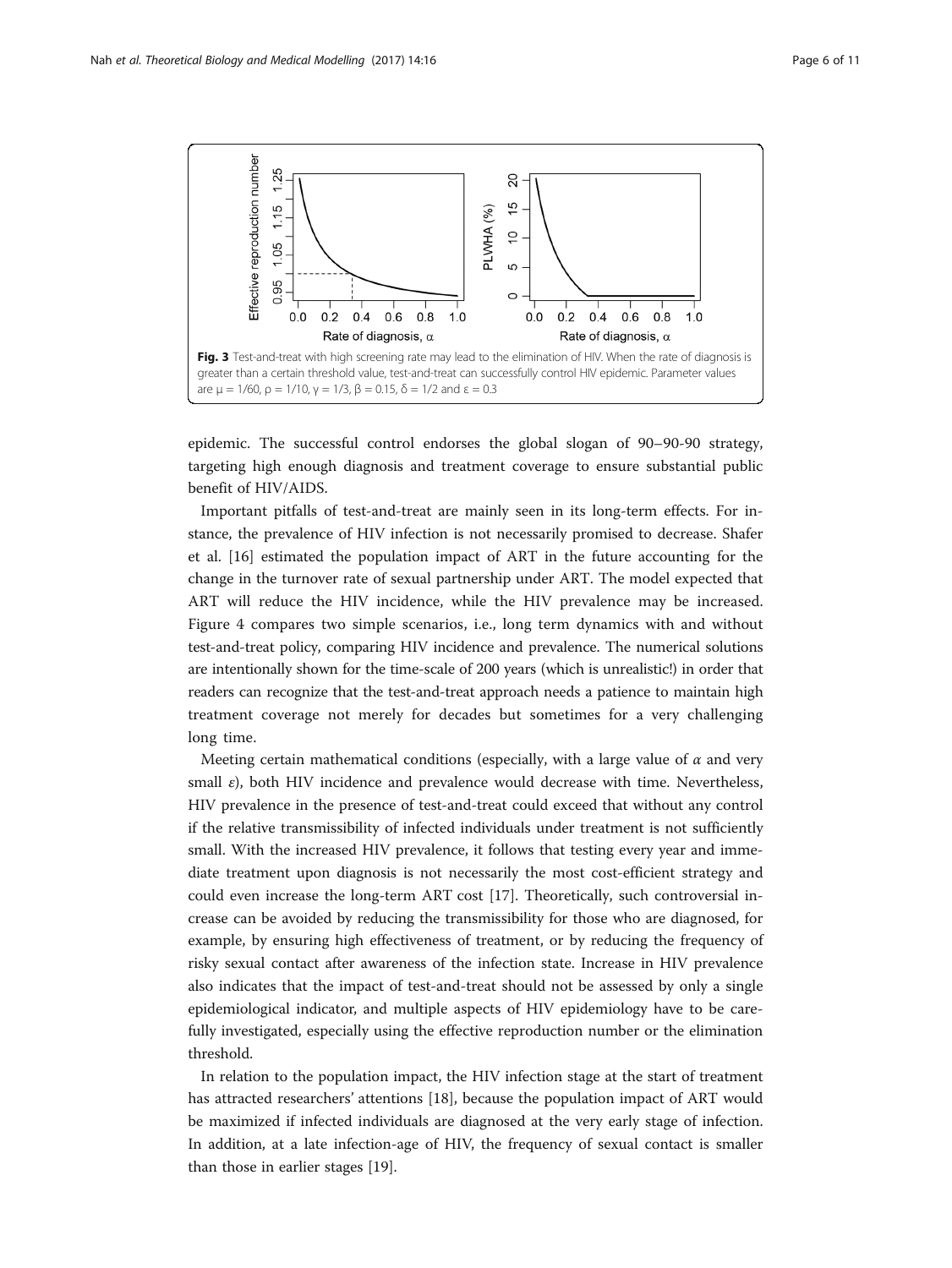<span id="page-6-0"></span>

### Future considerations

While many mathematical modeling studies exist, all have certainly agreed that increased diagnostic testing coupled with high retention of ART would induce a certain level of herd immunity to the population (e.g. [[20\]](#page-9-0)). Eaton et al. [[21\]](#page-9-0) systematically compared multiple models and found that published models substantially varied in their structure, complexity and parameter choices, but all suggest that high coverage and adherence to ART has the potential to reduce HIV incidence substantially. Mathematical modeling studies have found that model assumptions, especially many properties of the sex partner network, would have a profound impact on the incidence and prevalence, and incorporating local behavioral data is considered to be critical [\[17](#page-9-0)].

Due to the need to satisfy high diagnostic coverage and treatment, it is essential to first uncover the care cascade at each country level and locality. Depending on risk populations, the diagnostic coverage may greatly differ due to different awareness of risky behavior. A study in China has for instance focused on men having sex with men (MSM), demonstrating that HIV incidence is likely reduced by 50–70% subject to substantial scale up of diagnostic coverage and ART from 50 and 39% in 2010 to both 70% [[22\]](#page-9-0). Understanding the transmission dynamics in the present day including the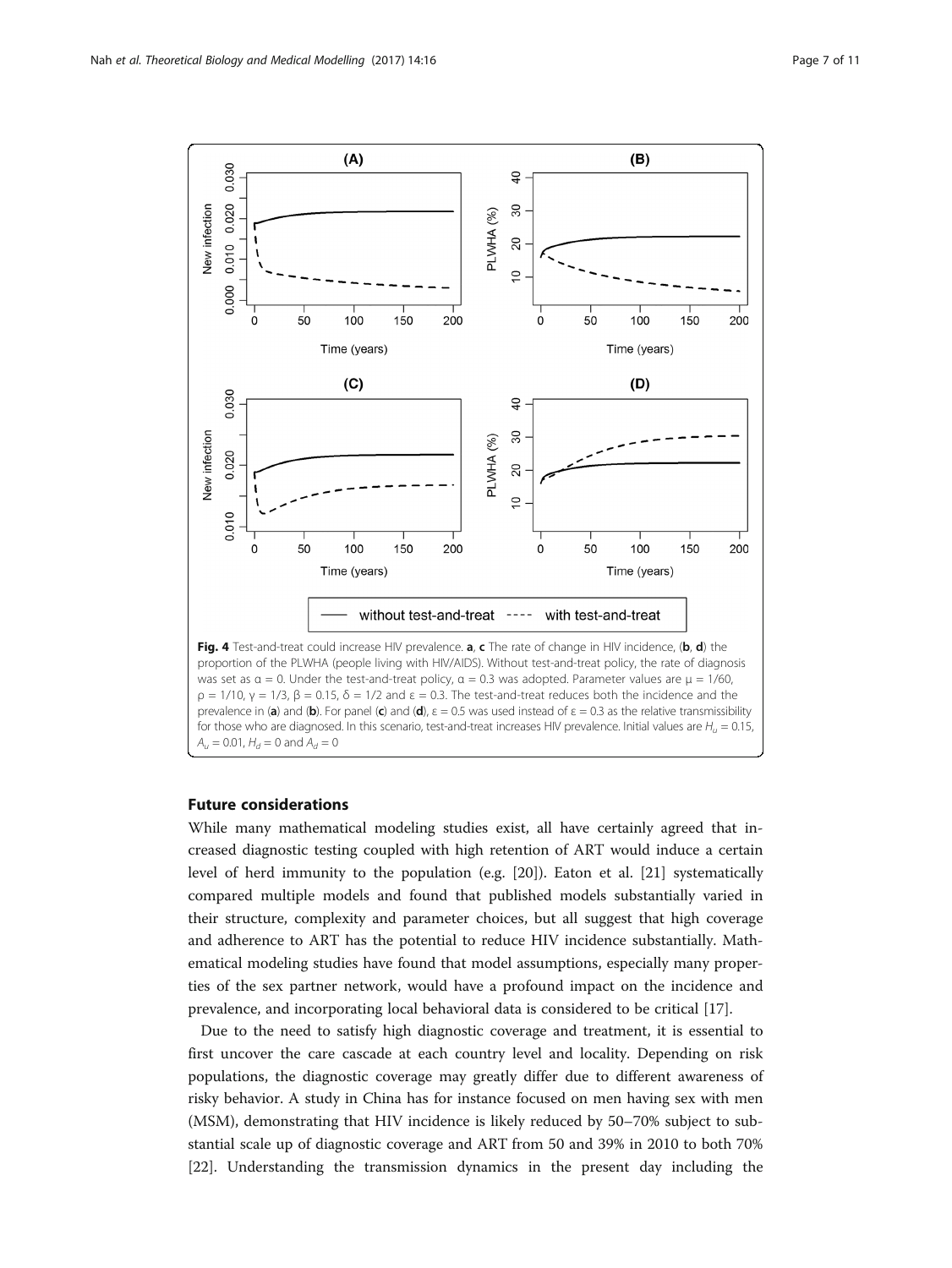proportions of diagnosed, those followed-up and those adhered to HIV, the topical epidemiological question to answer may be to see if the effective reproduction number is achieved to be smaller than the value of one and if the elimination threshold was met. Country-specific case studies have to be conducted to confront with this task and understand the pros and cons with varying transmission dynamics by country. Depending on the epidemiological context and the coverages of cascade achieved, the optimal frequency of HIV testing is known to vary: opt-out strategy with HIV testing every year is not always the optimal policy choice [\[17](#page-9-0)].

Second, long-term epidemiological impact has yet to be explored in detail, preferably along with empirical datasets. In the presence of continued effort of test-and-treat approaches, HIV prevalence (or the number of PLWHA) and their life expectancy are expected to increase. These observations are likely to lead to ageing of infected individuals. Moreover, the aged infected individuals are more and more likely to experience chronic diseases including those not directly associated with HIV infection. Nevertheless, the failure to maintain high coverage of care and adherence to ART could lead to dramatic resurgence of the incidence and the surge of ART cost. Thus, dose adherence remains to be a key issue both in developing and industrialized countries (see [\[23](#page-9-0)] for resource limited settings). Not only in developing countries, but in the context of the United States with relatively low coverage of those engaged in care, Shah et al. [[24](#page-9-0)] warned that failure to improve engagement in HIV care in the United States could lead to increase in HIV incidence, treatment cost and deaths, emphasizing the importance of retention in care. Another critical issue in the context of long-term impact is the emergence of drug resistant HIV with limited salvage regimen, unstable drug supply systems and the choice of first regimen (easily leading to cross-resistance) in resourcelimited countries.

## Role of mathematical models in real settings

Not only leveraging the infrastructure and capacity for scaling up ART in resource limited settings, but the scale-up of diagnostic and treatment coverages of heterogeneous risk populations that are hard to reach are likely to be key issues in many practical settings [\[25\]](#page-10-0). Depending on epidemiological context of sexual mixing, transmission dynamics (incidence/prevalence) and heterogeneous risk groups, realistic quantitative approaches need to be sought supported by collaborations among clinicians, public health practitioners, epidemiologists and mathematical modelers. Collaborative ideas should also be extended to model-based analysis of data derived from trial studies with various designs [[26](#page-10-0)].

For instance, heterogeneities in resource limited countries plays a key role not only in characterizing the non-homogeneous transmission dynamics of HIV but also in ensuring the validity of accessing to and maintaining high coverage among people most in need of ART. As mentioned in the context of the USA, the hard-to-reach population remains to be one of the biggest challenges even in more economically developed countries. Without accessing to the cluster of risky groups and ensuring their high treatment uptake, which are realistically very hard, the highly heterogeneous nature of sexual activity does not allow us to anticipate successful control of HIV/AIDS [[27\]](#page-10-0).

It is vital that modeling study results in different contexts (e.g. different locations such as sub-Saharan African countries vs middle-income countries, those focusing on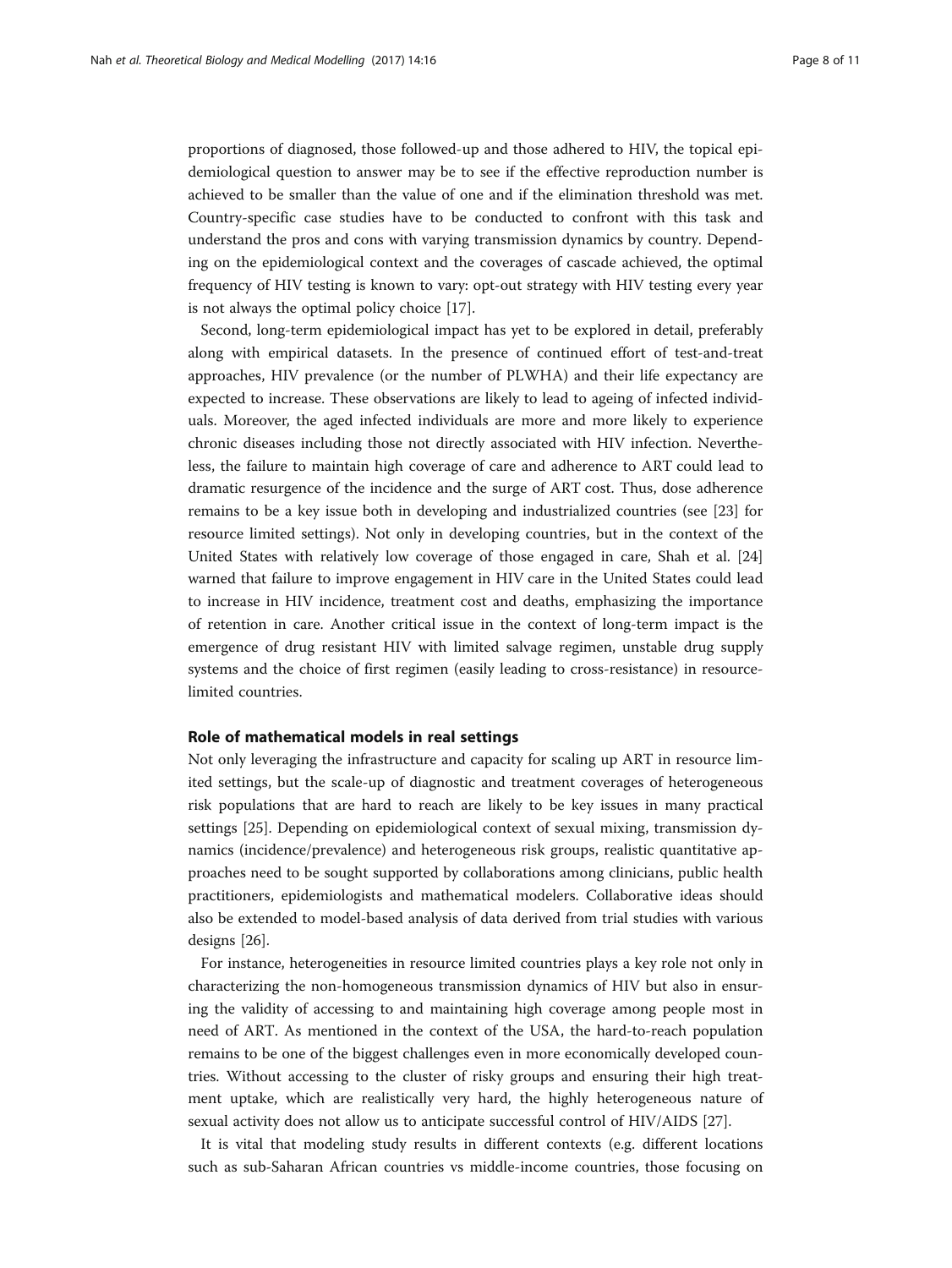opt-in and opt-out strategies of MSM population, and similarly those among commercial sex workers) preferably with empirical validations need to be more thoroughly shared, regardless of their success in reducing HIV incidence and prevalence. Such academic notions need to be accumulated and shared by highly variable epidemiological and economical settings.

## Conclusion

Mathematical modeling studies played a key role in designing and evaluating the testand-treat strategy for controlling HIV/AIDS. This review article comprehensively discussed the essence of contemporary understanding of test-and-treat policy through mathematical modeling approaches and identified key pitfalls that have been identified to date. While the decrease in HIV incidence is achieved with certain coverages of diagnosis, care and continued treatment, HIV prevalence is not necessarily decreased and sometimes the test-and-treat is accompanied by increased long-term cost of antiretroviral therapy (ART). To explicitly design country-specific control policy, quantitative modeling approaches to each single setting with different epidemiological context area would require multi-disciplinary collaboration among experts of different disciplines.

#### Abbreviations

AIDS: Acquired immunodeficiency syndrome; ART: Antiretroviral therapy; HIV: Human immunodeficiency virus

#### Acknowledgements

Not applicable.

#### Funding

HN, NT and AI would like to thank the Health and Labour Sciences Research Grant (H28-AIDS-General-001 and H26-AIDS-YoungInvestigator-004) for supporting this study. HN received funding from the Japan Agency for Medical Research and Development, the Japanese Society for the Promotion of Science (KAKENHI Grant Numbers 16KT0130, 16 K15356 and 17H04701), the Japan Science and Technology Agency CREST program (JPMJCR1413) and the RISTEX program for Science of Science, Technology and Innovation Policy. XS and HN acknowledge the Program for Advancing Strategic International Networks to Accelerate the Circulation of Talented Researchers, supported by the Japan Society for the Promotion of Science. The funders had no role in study design, data collection and analysis, decision to publish, or preparation of the manuscript.

#### Availability of data and materials

Not applicable. Presented model code is available from the authors (KN) upon request.

#### Authors' contributions

HN conceived of the short review. KN constructed the model, performed simulations and drafted the basis of manuscript as bullet points. HN wrote the original version of the manuscript. NT, XS, YA and AI gave comments on earlier version of the manuscript. All authors reviewed, revised and approved the final version of the manuscript.

#### Authors' information

The authors are experts with interest in Infectious Disease Epidemiology and also in Mathematical Modelling, and the team of lead author is led by professor from Hokkaido University Graduate School of Medicine.

#### Ethics approval and consent to participate

Not applicable.

#### Consent for publication

Not applicable.

#### Competing interests

The authors declare that co-author H. Nishiura is the Editor-in-Chief of Theoretical Biology and Medical Modelling. This does not alter the authors' adherence to all the Theoretical Biology and Medical Modelling policies on sharing data and materials.

### Publisher's Note

Springer Nature remains neutral with regard to jurisdictional claims in published maps and institutional affiliations.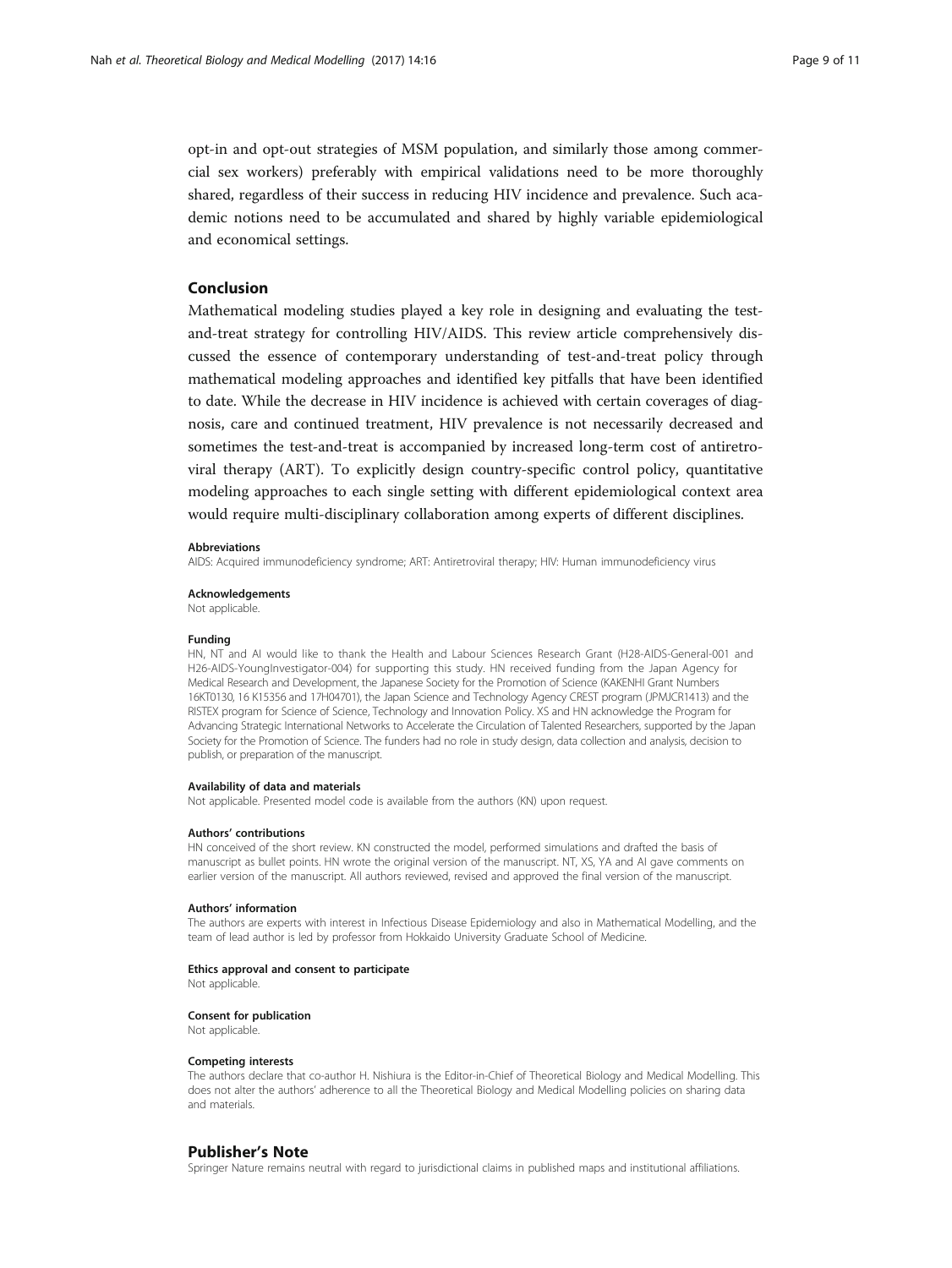#### <span id="page-9-0"></span>Author details

<sup>1</sup>Graduate School of Medicine, Hokkaido University, Kita 15 Jo Nishi 7 Chome, Kita-ku, Sapporo 060-8638, Japan. <sup>2</sup>CREST, Japan Science and Technology Agency, 4-1-8, Honcho, Kawaguchi-shi, Saitama 332-0012, Japan. <sup>3</sup>Department of Preventive Medicine and Epidemiology, Tohoku Medical Megabank Organization, Tohoku University, 2-1 Seiryo-machi, Aoba-ku, Sendai 980-8573, Japan. <sup>4</sup>Department of Applied Mathematics, Xi'an Jiaotong University, Xi'an 710049, China. <sup>5</sup>Department of Infectious Diseases, Tokyo Metropolitan Cancer and Infectious Diseases Center Komagome Hospital, 3-18-22 Honkomagome, Bunkyo-ku, Tokyo 113-8677, Japan.

#### Received: 10 March 2017 Accepted: 18 August 2017 Published online: 05 September 2017

#### References

- Garnett G, Baggaley RF. Treating our way out of the HIV pandemic: could we, would we, should we? Lancet. 2008; 373:9–11.
- 2. Granich RM, Gilks CF, Dye C, De Cock KM, Williams BG. Universal voluntary HIV testing with immediate antiretroviral therapy as a strategy for elimination of HIV transmission: a mathematical model. Lancet. 2009; 373:48–57.
- Grinsztejn B, Hosseinipour MC, Ribaudo HJ, Swindells S, Eron J, Chen YQ, et al. Effects of early versus delayed initiation of antiretroviral treatment on clinical outcomes of HIV-1 infection: results from the phase 3 HPTN 052 randomised controlled trial. Lancet Infect Dis. 2014;14:281–90.
- 4. Baeten JM, Donnell D, Ndase P, Mugo NR, Campbell JD, Wangisi J, et al. Antiretroviral prophylaxis for HIV prevention in heterosexual men and women. N Engl J Med. 2012;367:399–410.
- 5. Anglemyer A, Horvath T, Rutherford G. Antiretroviral therapy for prevention of HIV transmission in HIV-discordant couples. JAMA. 2013;310:1619–20.
- 6. Rodger AJ, Cambiano V, Bruun T, Vernazza P, Collins S, Van Lunzen J, et al. Sexual activity without condoms and risk of HIV transmission in serodifferent couples when the HIV-positive partner is using suppressive antiretroviral therapy. JAMA. 2016;316:171–81.
- 7. Tanser F, Bärnighausen T, Grapsa E, Zaidi J, Newell ML. High coverage of ART associated with decline in risk of HIV acquisition in rural KwaZulu-Natal, South Africa. Science. 2013;339:966–71.
- 8. Samji H, Cescon A, Hogg RS, Modur SP, Althoff KN, Buchacz K, et al. Closing the gap: increases in life expectancy among treated HIV-positive individuals in the United States and Canada. PLoS One. 2013;8: e81355.
- 9. Kitahata MM, Gange SJ, Abraham AG, Merriman B, Saag MS, Justice AC, et al. Effect of early versus deferred antiretroviral therapy for HIV on survival. N Engl J Med. 2009;360:1815–26.
- 10. UNAIDS. 90-90-90: an ambitious treatment target to help end the AIDS epidemic. In: UNAIDS; 2014. [http://](http://www.unaids.org/en/resources/documents/2014/90-90-90) [www.unaids.org/en/resources/documents/2014/90-90-90](http://www.unaids.org/en/resources/documents/2014/90-90-90) of subordinate document. Accessed 08 Feb 2017.
- 11. Bradley H, Hall HI, Wolitski RJ, Van Handel MM, Stone AE, LaFlam M, et al. Vital signs: HIV diagnosis, care, and treatment among persons living with HIV—United States, 2011. MMWR Morb Mortal Wkly Rep. 2014;63: 1113–7.
- 12. Montaner JS, Lima VD, Harrigan PR, Lourenço L, Yip B, Nosyk B, et al. Expansion of HAART coverage is associated with sustained decreases in HIV/AIDS morbidity, mortality and HIV transmission: the "HIV treatment as prevention" experience in a Canadian setting. PLoS One. 2014;9:e87872.
- 13. Brown T, Bao L, Raftery AE, Salomon JA, Baggaley RF, Stover J, et al. Modelling HIV epidemics in the antiretroviral era: the UNAIDS Estimation and Projection package 2009. Sexually Transmitted Infections. 2010;86:ii3–ii10.
- 14. Dabis F. The impact of universal test and treat on HIV incidence in a rural south African population: ANRS 12249 TasP trial, 2012-2016. In: AIDS; 2016.<http://programme.aids2016.org/Abstract/Abstract/10537> of subordinate document. Accessed 08 Feb 2017.
- 15. Kretzschmar ME, van der Loeff MF, Birrell PJ, De Angelis D, Coutinho RA. Prospects of elimination of HIV with testand-treat strategy. Proc Natl Acad Sci. 2013;110:15538–43.
- 16. Shafer LA, Nsubuga RN, Chapman R, O'brien K, Mayanja BN, White RG. The dual impact of antiretroviral therapy and sexual behaviour changes on HIV epidemiologic trends in Uganda: a modelling study. Sex Transm Infect. 2014;90:423–9.
- 17. Dodd PJ, Garnett GP, Hallett TB. Examining the promise of HIV elimination by 'test and treat' in hyper-endemic settings. AIDS. 2010;24:729–35.
- 18. Kim JH, Riolo RL, Koopman JS. HIV transmission by stage of infection and pattern of sexual partnerships. Epidemiology. 2010;21:676–84.
- 19. Wawer MJ, Gray RH, Sewankambo NK, Serwadda D, Li X, Laeyendecker O, et al. Rates of HIV-1 transmission per coital act, by stage of HIV-1 infection, in Rakai, Uganda. J Infect Dis. 2005;191:1403–9.
- 20. Hontelez JA, Lurie MN, Bärnighausen T, Bakker R, Baltussen R, Tanser F, Hallett TB, Newell ML, de Vlas SJ. Elimination of HIV in South Africa through expanded access to antiretroviral therapy: a model comparison study. PLoS Med. 2013;10:e1001534.
- 21. Eaton JW, Johnson LF, Salomon JA, Bärnighausen T, Bendavid E, Bershteyn A, Bloom DE, Cambiano V, Fraser C, Hontelez JA, Humair S, Klein DJ, Long EF, Phillips AN, Pretorius C, Stover J, Wenger EA, Williams BG, Hallett TB. HIV treatment as prevention: systematic comparison of mathematical models of the potential impact of antiretroviral therapy on HIV incidence in South Africa. PLoS Med. 2012;9:e1001245.
- 22. Luo S, Han L, Lu H, Dou Z, Tao Q, Khoshnood K, Wu Z, Xu J. Evaluating the impact of test-and-treat on the HIV epidemic among MSM in China using a mathematical model. PLoS One. 2015;10:e0126893.
- 23. Baggaley RF, Garnett GP, Ferguson NM. Modelling the impact of antiretroviral use in resource-poor settings. PLoS Med. 2006;3:e124.
- 24. Shah M, Risher K, Berry SA, Dowdy DW. The epidemiologic and economic impact of improving HIV testing, linkage, and retention in Care in the United States. Clin Infet Dis. 2016;62:220–9.